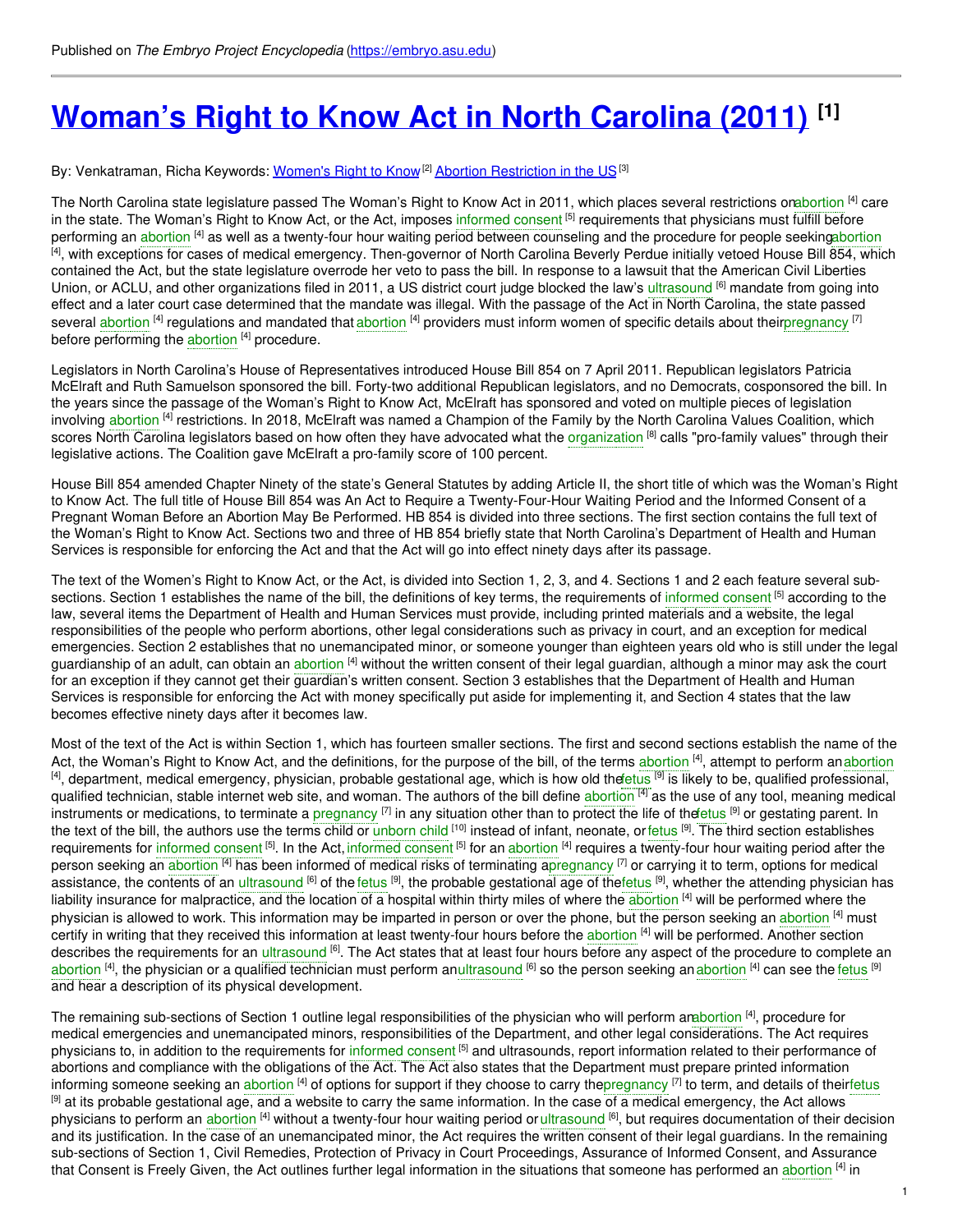violation of the law or the person seeking an [abortion](https://embryo.asu.edu/search?text=abortion) <sup>[4]</sup> is unable to understand the information provided or is suspected to be acting under coercion.

The North Carolina General Assembly first passed HB 854, containing the Woman's Right to Know Act, on 15 June 2011. The vote was mostly split along party lines, with most Democratic legislators voting against and most Republican legislators voting in favor. Then-Governor Beverly Perdue vetoed the bill on 27 June 2011. In her veto letter, Perdue described the bill as a dangerous intrusion into the confidential relationship between women and their physicians. Perdue contended that physicians must be able to advise their patients based on their own medical expertise without interference from the government. Perdue also criticized what she called certain extreme provisions of the bill as an attempt by elected officials to impose their own ideological agenda on others. The General Assembly overrode Perdue's veto on 28 July 2011. The override passed by one vote and the law was set to go into effect in October 2011.

In September 2011, the American Civil Liberties Union, or ACLU, along with Planned Parenthood of North Carolina, the Center for Reproductive Rights, and other self-described pro-choice organizations filed a lawsuit challenging the provision requiring women to view a narrated [ultrasound](https://embryo.asu.edu/search?text=ultrasound) <sup>[6]</sup> before having an [abortion](https://embryo.asu.edu/search?text=abortion) <sup>[4]</sup>. Rather than directly challenging theultrasound <sup>[6]</sup> requirement or waiting period, the ACLU framed the case as a free-speech issue and sued on behalf of physicians and healthcare providers. The case listed several physicians and healthcare providers as opponents of the law on behalf of their patients and several officials of the state of North Carolina as supporters of the law. The initial title of the case was *Stuart v. Huff* after the name of the first healthcare provider listed, physician Gretchen S. Stuart, and the name of the current president of the North Carolina Medical Board, or NCMB, Janice E. Huff. In subsequent years, the name of the case changed as the leadership of the NCMB changed.

On 25 October 2011, US District Court Judge Catherine Eagles temporarily blocked th[eultrasound](https://embryo.asu.edu/search?text=ultrasound) <sup>[6]</sup> provision from going into effect, though the other parts of the law still went into effect. At that time, other legal challenges had blocked similar [ultrasound](https://embryo.asu.edu/search?text=ultrasound) <sup>[6]</sup> provisions requiring that the image be placed in a woman's line of sight and simultaneously described in Texas and Oklahoma. In her written opinion for the case, Eagles argued that the [ultrasound](https://embryo.asu.edu/search?text=ultrasound) <sup>[6]</sup> provision went well beyond typical [informed](https://embryo.asu.edu/search?text=informed%20consent) consent <sup>[5]</sup> requirements for other medical procedures and would likely harm the psychological health of the women it was meant to protect. Eagles concluded that the [ultrasound](https://embryo.asu.edu/search?text=ultrasound) <sup>[6]</sup> requirement amounted to compelling physicians to share the state's non-medical message with patients unwilling to see or hear it, and therefore the free-speech argument against the ul<mark>trasound <sup>[6]</sup> provision was likely to be successful. After Eagles temporarily blocked the</mark> law, the district court continued to hear arguments for and against the law. On 17 January 2014, Eagles issued her ruling in the case, now titled Stuart v. Loomis, declaring the [ultrasound](https://embryo.asu.edu/search?text=ultrasound) <sup>[6]</sup> provision unconstitutional. In her opinion, Eagles concluded that th[eultrasound](https://embryo.asu.edu/search?text=ultrasound) <sup>[6]</sup> provision did violate first amendment free speech rights of physicians and permanently blocked it from going into effect.

Defenders of the law, represented by then president of the NCMB Paul Camnitz and North Carolina attorney general Roy Cooper, appealed the District Court's decision to a higher court, the Fourth Circuit Court of Appeals. In the case now titled *Stuart v. [Camnitz](https://embryo.asu.edu/pages/stuart-v-camnitz-2014)* [11] , the three-judge panel of the Fourth Circuit Court unanimously upheld the ruling of the lower district court and affirmed that the [ultrasound](https://embryo.asu.edu/search?text=ultrasound) <sup>[6]</sup> provision violated the First Amendment free speech rights of physicians. At the time of the decision, the Fifth and Eighth Circuit Courts had elected to uphold similar laws in the states they oversaw requiring physicians to recite state-mandated information to their patients, meaning the Fourth Circuit Court's decision created a significant split among the Circuit Courts. Judge J. Harvey Wilkinson III authored the court's opinion, in which he held that the [ultrasound](https://embryo.asu.edu/search?text=ultrasound) <sup>[6]</sup> requirement went far beyond a standard[informed](https://embryo.asu.edu/search?text=informed%20consent) consent <sup>[5]</sup> conversation between doctor and patient. Wilkinson held that forcing that experience onto a patient who has objected to it adds a more traumatic element to what he calls the indescribably difficult decision to have an [abortion](https://embryo.asu.edu/search?text=abortion) [4].

After the Fourth Circuit Court's decision, attorney general Roy Cooper and then president of the NCMB Cheryl Walker-McGill, along with other North Carolina state officials, petitioned the United States Supreme Court to review the decision, arguing that the Supreme Court should weigh in because the Fourth Circuit Court's opinion differed from the opinion of the Fifth and Eighth Circuit Courts in similar cases involving compelled speech requirements for physicians. Cooper and Walker-McGill filed their petition in March 2015. In June 2015, the Supreme Court declined to accept the case, though the Court gave no reason for doing so. The Supreme Court's rejection meant the decision of the Circuit Court was upheld and the [ultrasound](https://embryo.asu.edu/search?text=ultrasound) <sup>[6]</sup> requirement was declared a violation of the First Amendment and permanently blocked from going into effect four years after it was first passed.

In 2011, there were thirty-six [abortion](https://embryo.asu.edu/search?text=abortion) <sup>[4]</sup> providers in North Carolina, though only twenty-one of those were specialize[dabortion](https://embryo.asu.edu/search?text=abortion) <sup>[4]</sup> clinics, which are facilities where more than half of all patient visits are for [abortion](https://embryo.asu.edu/search?text=abortion)s. Other abortion <sup>[4]</sup> providers include nonspecialized clinics, hospitals, and private physicians' offices. In 2017, there were twenty-six [abortion](https://embryo.asu.edu/search?text=abortion) <sup>[4]</sup> providers in North Carolina, of which fourteen were dedicated clinics, representing a substantial drop in [abortion](https://embryo.asu.edu/search?text=abortion) <sup>[4]</sup> clinics statewide. In 2017, ninety-one percent of counties in North Carolina had no clinics that provided abortions, and fifty-three percent of North Carolina women lived in those counties and would have had to travel somewhere else to receive an [abortion](https://embryo.asu.edu/search?text=abortion) [4].

Several subsequent pieces of legislation in North Carolina, supported by the Woman's Right to Know Act's sponsor Patricia McElraft, have placed further restrictions on [abortion](https://embryo.asu.edu/search?text=abortion) <sup>[4]</sup> in the state. In 2013, McElraft voted to pass Senate Bill 353, which authorized additional regulations on [abortion](https://embryo.asu.edu/search?text=abortion) <sup>[4]</sup> services. One such [regulation](https://embryo.asu.edu/search?text=regulation) <sup>[12]</sup> was the requirement that abortion <sup>[4]</sup> clinics be licensed as ambulatory surgical centers, which have facilities similar to a hospital's that are unnecessary for many [abortion](https://embryo.asu.edu/search?text=abortion) <sup>[4]</sup> procedures, such as full operating rooms. SB 353 also required physicians, rather than nurses or other qualified healthcare workers, to be physically present for the administration of the drug in a drug-induced [abortion](https://embryo.asu.edu/search?text=abortion) <sup>[4]</sup>. Finally, SB 353 allowed healthcare providers to refuse to provid[eabortion](https://embryo.asu.edu/search?text=abortion) <sup>[4]</sup> services for religious reasons. Other legislation has been passed or proposed, also sponsored by McElraft, which would make changes to the Woman's Right to Know Act and how it is enforced. In 2015, McElraft sponsored and voted to pass House Bill 465, which, among other regulations, lengthened the twenty-four-hour waiting period established by the Woman's Right to Know Act in 2011 to seventy-two hours.

The Woman's Right to Know Act in North Carolina represented a shift in the state towards increasedegulation <sup>[12]</sup> of [abortion](https://embryo.asu.edu/search?text=abortion) <sup>[4]</sup> providers. The restrictions on [abortion](https://embryo.asu.edu/search?text=abortion) <sup>[4]</sup> outlined in the Woman's Right to Know Act have since been reinforced or modified by additional regulations. Though the [ultrasound](https://embryo.asu.edu/search?text=ultrasound) <sup>[6]</sup> provision of the North Carolina Act was struck down in federal court, similar provisions passed by other states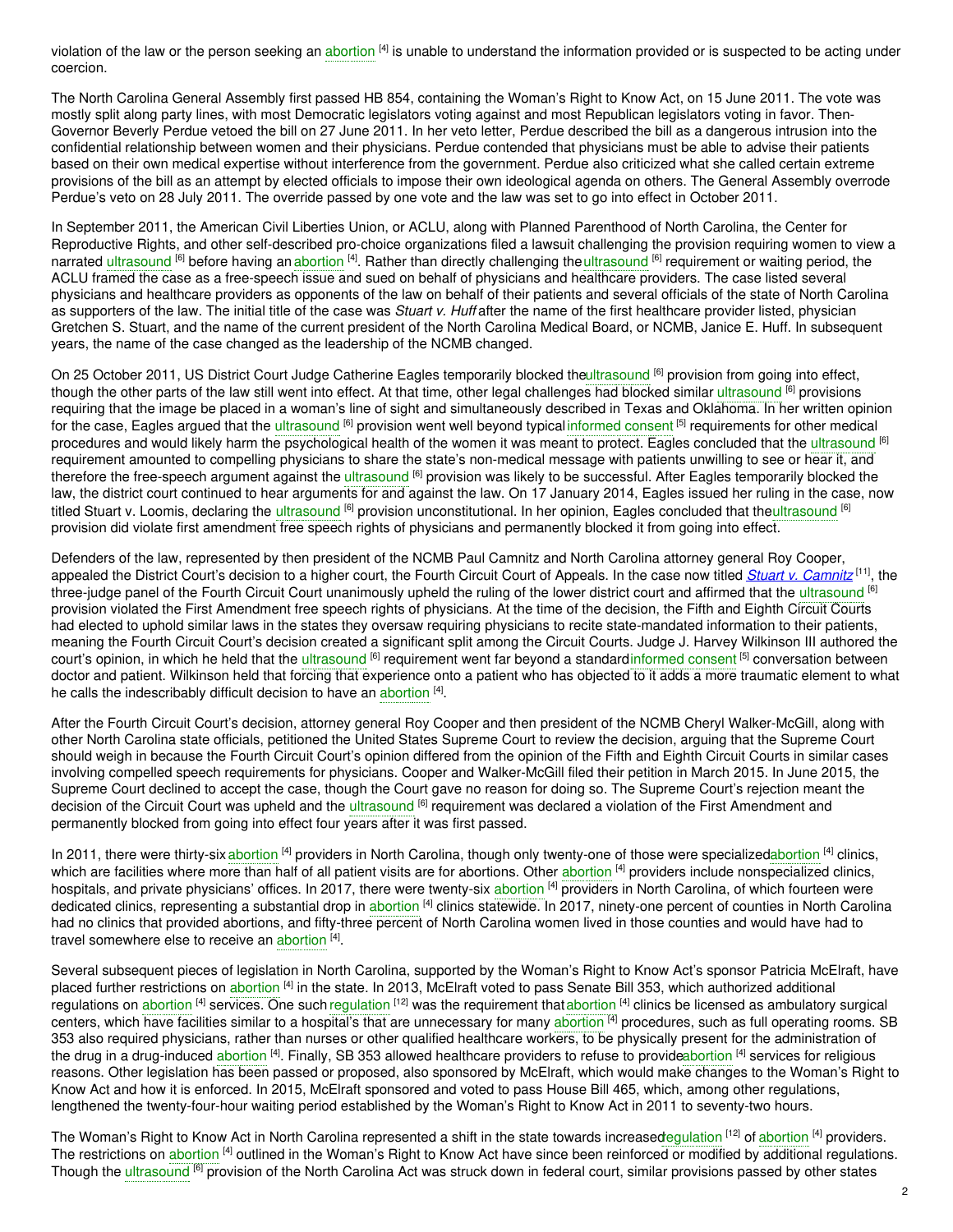# **Sources**

- 1. ACLU of North Carolina. "Federal Court Blocks Demeaning North Carolina Ultrasound Law." American Civil Liberties Union, October 25, 2011. <u><https://www.acluofnorthcarolina.org/en/press-releases/federal-court-blocks-demeaning-north-carolina-ultrasound-law> [13]</u> (Accessed October 28, 2020).
- 2. Adams, David. "North Carolina Ultrasound Law Ruled Illegal by Judge."*Reuters*, January 17, 2014. [https://www.reuters.com/article/us-usa-northcarolina-abortion/north-carolina-ultrasound-abortion-law-ruled-illegal-by-judge-](https://www.reuters.com/article/us-usa-northcarolina-abortion/north-carolina-ultrasound-abortion-law-ruled-illegal-by-judge-idUSBREA0H02P20140118)<u>idUSBREA0H02P20140118</u> <sup>[14]</sup> (Accessed October 28, 2020).
- 3. An Act to Require a Twenty-Four-Hour Waiting Period and the Informed Consent of A Pregnant Woman Before an Abortion May Be Performed, House Bill 854, NC. (Passed June 27, 2011).
- 4. Barnes, Robert. "Supreme Court Lets Stand Ruling That Struck Down N.C. Abortion Law."*Washington Post*, June 15, 2015. [https://www.washingtonpost.com/politics/supreme-court-lets-stand-ruling-that-struck-down-nc-abortion-law/2015/06/15/42fe66fa-](https://www.washingtonpost.com/politics/supreme-court-lets-stand-ruling-that-struck-down-nc-abortion-law/2015/06/15/42fe66fa-1363-11e5-89f3-61410da94eb1_story.html)1363-11e5-89f3-61410da94eb1\_story.html [<sup>15]</sup> (Accessed October 28, 2020).
- 5. Chappell, Bill. "Federal Judge Says N.C. Ultrasound Abortion Law Is Illegal."*NPR*, January 17, 2014. <https://www.npr.org/sections/thetwo-way/2014/01/17/263512721/federal-judge-says-n-c-ultrasound-abortion-law-is-illegal> [16] (Accessed October 28, 2020).
- 6. Gould, Estes. "NC Women's Right to Know Act, Which Tightens Abortion Requirements, Debated In Court."*The Daily Tar Heel*, October 26, 2011.

[https://www.dailytarheel.com/article/2011/10/nc\\_womens\\_right\\_to\\_know\\_act\\_which\\_tightens\\_abortion\\_requirments\\_debated\\_in\\_court](https://www.dailytarheel.com/article/2011/10/nc_womens_right_to_know_act_which_tightens_abortion_requirments_debated_in_court)  $[17]$  (Accessed October 28, 2020).

- 7. Guttmacher Institute. "State Facts About Abortion: North Carolina." Guttmacher Institute, January, 2021. <https://www.guttmacher.org/fact-sheet/state-facts-about-abortion-north-carolina> <sup>[18]</sup> (Accessed October 28, 2020).
- 8. North Carolina Values Coalition. "NC Values Coalition Legislative Scorecard." North Carolina Values Coalition. <https://www.ncvalues.org/scorecard> [19] (Accessed October 28, 2020).
- 9. Perdue, Beverley Eaves. "Governor's Objections and Veto Message." State of North Carolina, Office of the Governor, June 27, 2011 <https://static.votesmart.org/static/vetotext/35827.pdf> <sup>[20]</sup> (Accessed October 28, 2020).
- 10. Stuart v. Huff, 12–1052 (4th Cir. 2013). <https://law.justia.com/cases/federal/appellate-courts/ca4/12-1052/12-1052-2013-01-24.html> [21] (Accessed October 28, 2020).
- 11. Stuart v. Loomis, 992 F. 2d 585 (M.D.N.C. 2014)[.https://www.aclu.org/legal-document/stuart-v-loomis-opinion-and-order](https://www.aclu.org/legal-document/stuart-v-loomis-opinion-and-order) <sup>[22]</sup> (Accessed November 4, 2018).
- 12. Vote Smart. "HB 854 Abortion Requirements North Carolina Key Vote." Vote Smart. <https://votesmart.org/bill/13528/35526/102971/joshua-stein-voted-nay-passage-hb-854-abortion-requirements#35526> <sup>[23]</sup> (Accessed October 28, 2020).
- 13. Vote Smart. "Patricia McElraft's Political Summary." Vote Smart.<https://votesmart.org/candidate/57785/patricia-mcelraft><sup>[24]</sup> (Accessed October 28, 2020).
- 14. Vote Smart. "SB 353 Authorizes Regulations for Abortion Services North Carolina Key Vote." Vote Smart. [https://votesmart.org/bill/17341/46038/57785/patricia-mcelraft-voted-yea-passage-with-amendment-sb-353-authorizes-regulations](https://votesmart.org/bill/17341/46038/57785/patricia-mcelraft-voted-yea-passage-with-amendment-sb-353-authorizes-regulations-for-abortion-services#46038)for-abortion-services#46038 <sup>[25]</sup> (Accessed October 28, 2020).
- 15. Zucchino, David. "North Carolina Abortion Law Struck Down By Court of Appeals."*Los Angeles Times*, December 22, 2014. <http://www.latimes.com/nation/la-na-north-carolina-abortion-law-20141222-story.html> [26] (Accessed October 28, 2020).
- 16. Zucchino, David. "Restrictive Abortion Law Takes Effect in North Carolina."*Los Angeles Times*, October 26, 2011. <http://latimesblogs.latimes.com/nationnow/2011/10/north-carolina-abortion-law.html> <sup>[27]</sup> (Accessed October 28, 2020).

The North Carolina state legislature passed The Woman's Right to Know Act in 2011, which places several restrictions on abortion care in the state. The Woman's Right to Know Act, or the Act, imposes informed consent requirements that physicians must fulfill before performing an abortion as well as a twenty-four hour waiting period between counseling and the procedure for people seeking abortion, with exceptions for cases of medical emergency. Then-governor of North Carolina Beverly Perdue initially vetoed House Bill 854, which contained the Act, but the state legislature overrode her veto to pass the bill. In response to a lawsuit that the American Civil Liberties Union, or ACLU, and other organizations filed in 2011, a US district court judge blocked the law's ultrasound mandate from going into effect and a later court case determined that the mandate was illegal. With the passage of the Act in North Carolina, the state passed several abortion regulations and mandated that abortion providers must inform women of specific details about their pregnancy before performing the abortion procedure.

## **Subject**

[Informed](https://embryo.asu.edu/library-congress-subject-headings/informed-consent-medical-law) consent (Medical law)<sup>[28]</sup> Informed consent (Medical [law\)--United](https://embryo.asu.edu/library-congress-subject-headings/informed-consent-medical-law-united-states) States<sup>[29]</sup> Pro-life [movement](https://embryo.asu.edu/library-congress-subject-headings/pro-life-movement)<sup>[30]</sup> [Abortion--Law](https://embryo.asu.edu/library-congress-subject-headings/abortion-law-and-legislation-united-states) and legislation--United States <sup>[31]</sup> [Abortion--Law](https://embryo.asu.edu/library-congress-subject-headings/first-amendment-cases) and legislation<sup>[32]</sup> [Pro-choice](https://embryo.asu.edu/library-congress-subject-headings/pro-choice-movement) movement <sup>[33]</sup> United States. [Constitution.](https://embryo.asu.edu/library-congress-subject-headings/united-states-constitution-1st-amendment) 1st Amendment<sup>[34]</sup> First amendment cases <sup>[35]</sup> Freedom of [speech--Law](https://embryo.asu.edu/library-congress-subject-headings/planned-parenthood-federation-america) and legislation<sup>[36]</sup> [Perdue,](https://embryo.asu.edu/library-congress-subject-headings/perdue-bev-1947) Bev, 1947<sub>-</sub>[37] [American](https://embryo.asu.edu/library-congress-subject-headings/american-civil-liberties-union) Civil Liberties Union<sup>[38]</sup> Planned Parenthood Federation of America <sup>[39]</sup> Eagles, [Catherine](https://embryo.asu.edu/library-congress-subject-headings/eagles-catherine-caldwell) Caldwell<sup>[40]</sup> [Informed](https://embryo.asu.edu/medical-subject-headings/informed-consent) Consent <sup>[41]</sup> [Women's](https://embryo.asu.edu/medical-subject-headings/womens-health-services) Health <sup>[42]</sup> Women's Health Services <sup>[43]</sup> <u>[Women's](https://embryo.asu.edu/medical-subject-headings/womens-rights) Rights</u> <sup>[44]</sup> [Abortion](https://embryo.asu.edu/medical-subject-headings/abortion-history) History <sup>[45]</sup> [Abortion,](https://embryo.asu.edu/medical-subject-headings/abortion-legal) Legal <sup>[46]</sup>

# **Topic** [Legal](https://embryo.asu.edu/topics/legal)<sup>[47]</sup> [Reproduction](https://embryo.asu.edu/topics/reproduction)<sup>[48]</sup>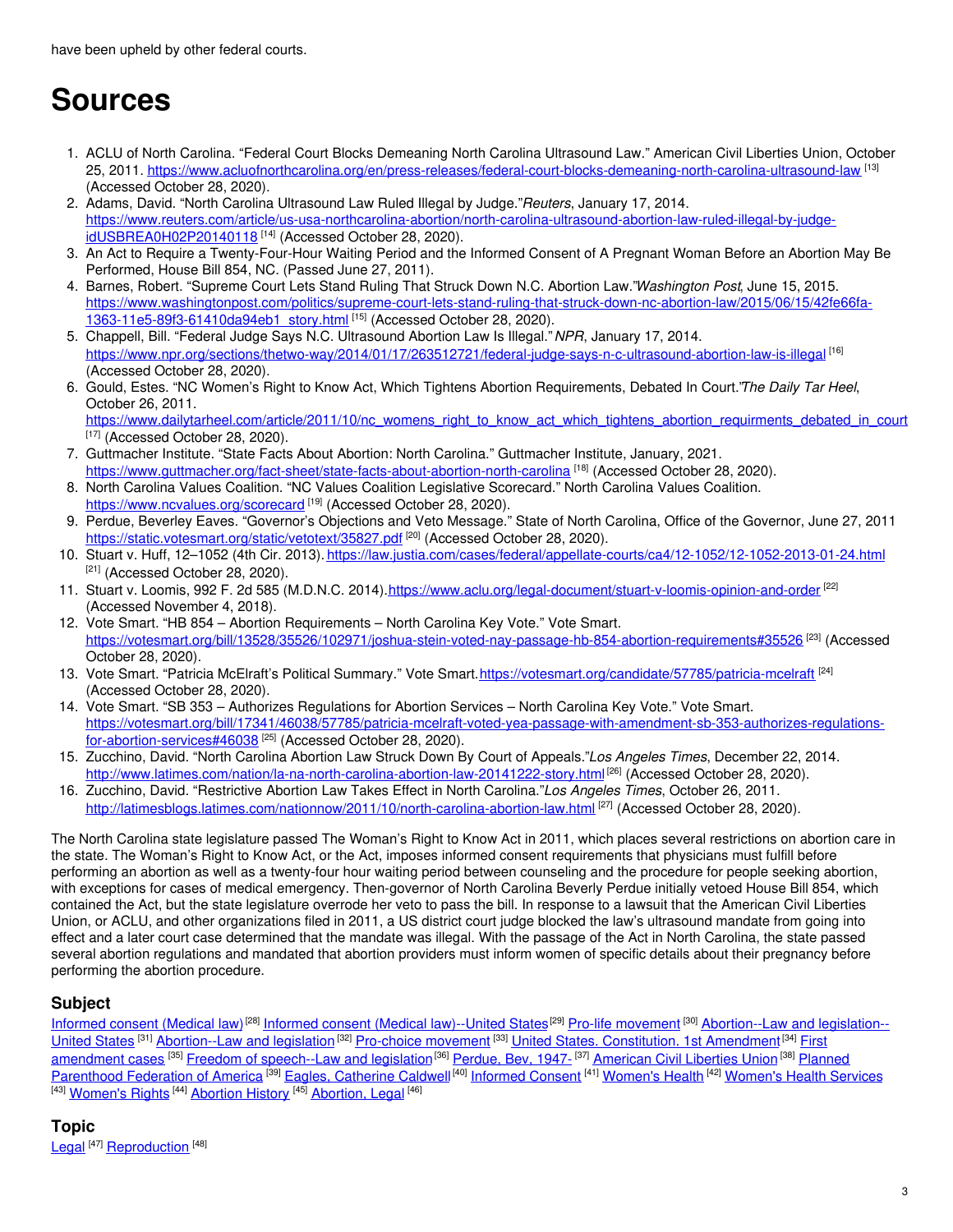## **Publisher**

Arizona State University. School of Life Sciences. Center for Biology and Society. Embryo Project Encyclopedia.

## **Rights**

Copyright Arizona Board of Regents Licensed as Creative Commons Attribution-NonCommercial-Share Alike 3.0 Unported (CC BY-NC-SA 3.0) http://creativecommons.org/licenses/by-nc-sa/3.0/

## **Format**

<u>[Articles](https://embryo.asu.edu/formats/articles)</u>  $^{[49]}$ 

**Last Modified** Thursday, July 29, 2021 - 19:58

### **DC Date Accessioned**

Thursday, July 29, 2021 - 19:47

### **DC Date Available**

Thursday, July 29, 2021 - 19:47

## **DC Date Created**

2021-07-29

#### [Contact](https://embryo.asu.edu/contact) Us

#### © 2021 Arizona Board of Regents

The Embryo Project at Arizona State University, 1711 South Rural Road, Tempe Arizona 85287, United States

#### **Source URL:** https://embryo.asu.edu/pages/womans-right-know-act-north-carolina-2011

#### **Links**

- [1] https://embryo.asu.edu/pages/womans-right-know-act-north-carolina-2011
- [2] https://embryo.asu.edu/keywords/womens-right-know
- [3] https://embryo.asu.edu/keywords/abortion-restriction-us
- [4] https://embryo.asu.edu/search?text=abortion
- [5] https://embryo.asu.edu/search?text=informed%20consent
- [6] https://embryo.asu.edu/search?text=ultrasound
- [7] https://embryo.asu.edu/search?text=pregnancy
- [8] https://embryo.asu.edu/search?text=organization
- [9] https://embryo.asu.edu/search?text=fetus
- [10] https://embryo.asu.edu/search?text=unborn%20child
- [11] https://embryo.asu.edu/pages/stuart-v-camnitz-2014
- [12] https://embryo.asu.edu/search?text=regulation
- [13] https://www.acluofnorthcarolina.org/en/press-releases/federal-court-blocks-demeaning-north-carolina-ultrasound-law

[14] https://www.reuters.com/article/us-usa-northcarolina-abortion/north-carolina-ultrasound-abortion-law-ruled-illegal-by-judge-

idUSBREA0H02P20140118

[15] https://www.washingtonpost.com/politics/supreme-court-lets-stand-ruling-that-struck-down-nc-abortion-law/2015/06/15/42fe66fa-1363- 11e5-89f3-61410da94eb1\_story.html

- [16] https://www.npr.org/sections/thetwo-way/2014/01/17/263512721/federal-judge-says-n-c-ultrasound-abortion-law-is-illegal
- [17] https://www.dailytarheel.com/article/2011/10/nc\_womens\_right\_to\_know\_act\_which\_tightens\_abortion\_requirments\_debated\_in\_court
- [18] https://www.guttmacher.org/fact-sheet/state-facts-about-abortion-north-carolina
- [19] https://www.ncvalues.org/scorecard
- [20] https://static.votesmart.org/static/vetotext/35827.pdf
- [21] https://law.justia.com/cases/federal/appellate-courts/ca4/12-1052/12-1052-2013-01-24.html
- [22] https://www.aclu.org/legal-document/stuart-v-loomis-opinion-and-order
- [23] https://votesmart.org/bill/13528/35526/102971/joshua-stein-voted-nay-passage-hb-854-abortion-requirements#35526
- [24] https://votesmart.org/candidate/57785/patricia-mcelraft

[25] https://votesmart.org/bill/17341/46038/57785/patricia-mcelraft-voted-yea-passage-with-amendment-sb-353-authorizes-regulations-forabortion-services#46038

- [26] http://www.latimes.com/nation/la-na-north-carolina-abortion-law-20141222-story.html
- [27] http://latimesblogs.latimes.com/nationnow/2011/10/north-carolina-abortion-law.html
- [28] https://embryo.asu.edu/library-congress-subject-headings/informed-consent-medical-law
- [29] https://embryo.asu.edu/library-congress-subject-headings/informed-consent-medical-law-united-states
- [30] https://embryo.asu.edu/library-congress-subject-headings/pro-life-movement
- [31] https://embryo.asu.edu/library-congress-subject-headings/abortion-law-and-legislation-united-states
- [32] https://embryo.asu.edu/library-congress-subject-headings/abortion-law-and-legislation
- [33] https://embryo.asu.edu/library-congress-subject-headings/pro-choice-movement